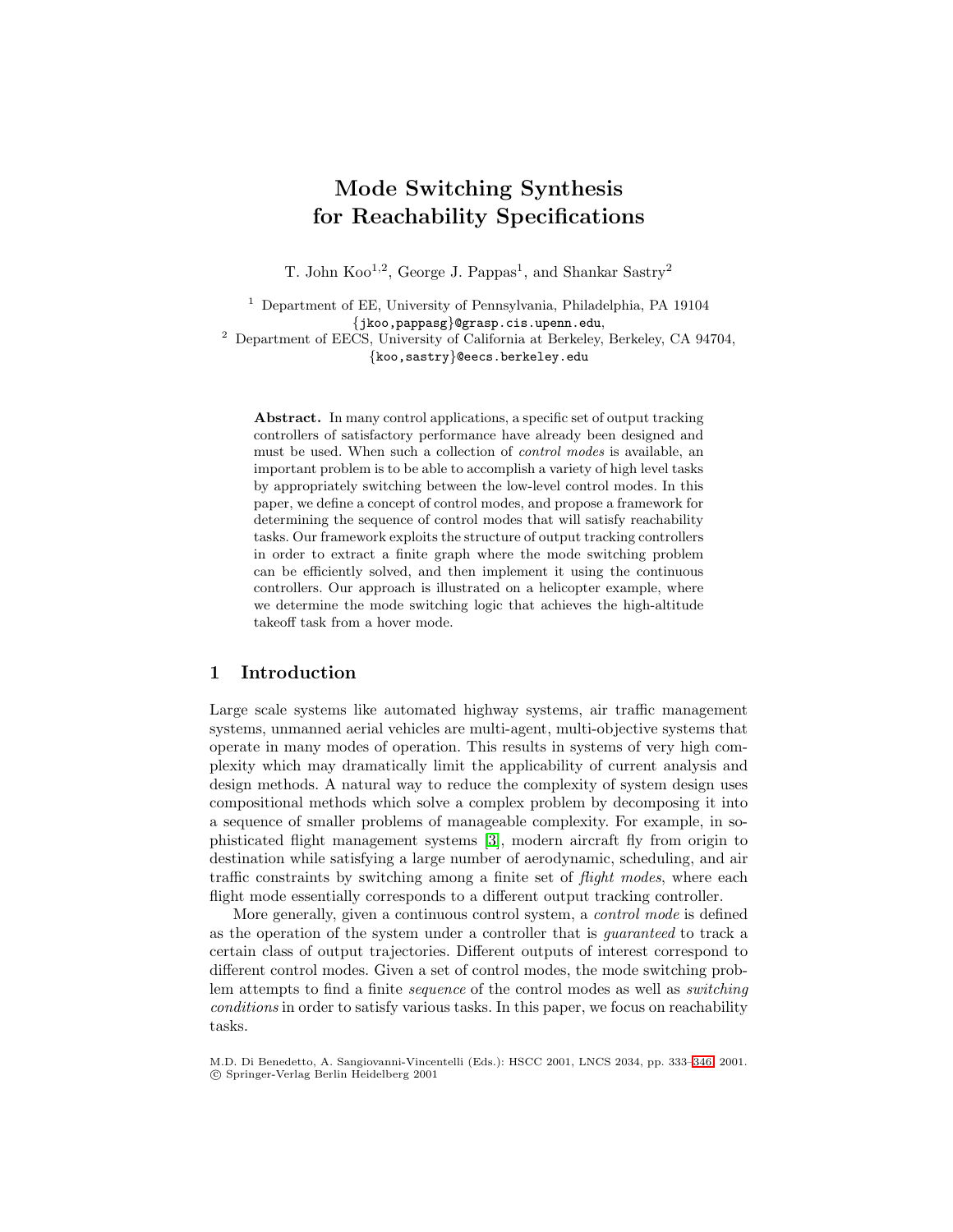<span id="page-1-0"></span>Problem 1. Given a control system and a finite set of control modes for the system, determine whether there exists a finite sequence of modes that will steer the system from an initial control mode to a desired final control mode. If such a sequence exists, then determine the switching conditions.

Clearly, in this setup, many more interesting problems can be formulated. For example one can ask what are the optimal switching conditions, where optimality can mean minimum time, or minimum number of switchings. Furthermore, one can ask whether a set of modes is sufficient for performing a reachability, or more general, task. In this paper, we focus on Problem [1,](#page-0-0) while setting up the framework for considering these more general questions in the future.

In its full generality, Problem [1](#page-0-0) can be tackled using controller synthesis methods for hybrid systems [\[1,7,12,14\]](#page-13-0). However, termination conditions for such synthesis procedures are limited [\[6\]](#page-13-0), and the computational complexity of such procedures could be prohibitive due to nested reachability computations. It is therefore evident that in order to scale our methods to real-life examples, structure must be imposed on the system, and subsequently exploited in our analysis and synthesis methods.

In order to reduce the complexity of the mode switching problem, we start by assuming that output tracking control laws have been designed for each control mode. Feedback greatly simplifies the continuous models in each discrete location since the complexity of the continuous behavior is now reduced to the complexity of the trajectories we design. Therefore, many reachability computations that are required in our approach can be greatly simplified by properly designing the desired trajectories. Even though feedback control simplifies the continuous complexity, the problem of having nested reachability computations is still present. In order to avoid such expensive computations, we place a consistency condition in our mode switching logic which is reminiscent of the notion of bisimulation. We propose an algorithm which given an initial set of control modes, constructs a control mode graph which refines the initial control modes but is consistent. Construction of the mode graph can be done off-line or every time a new control mode is designed, allowing the mode switching problem to be efficiently solved on-line, in real time.

## **2 Problem Formulation**

Throughout this paper, we consider a nonlinear system modeled by differential equations of the form

$$
\dot{x}(t) = f(x(t)) + g(x(t))u(t), \quad x(t_0) = x_0, \quad t \ge t_0
$$
\n(2.1)

where  $x \in \mathbb{R}^n$ ,  $u \in \mathbb{R}^p$ ,  $f(x): \mathbb{R}^n \to \mathbb{R}^n$  and  $g(x): \mathbb{R}^n \to \mathbb{R}^n \times \mathbb{R}^p$ . The system is assumed to be as smooth as needed. We now define a concept of control mode.

**Definition 1 (Control Modes).** A control mode, labeled by  $q_i$  where  $i \in$  $\{1,\ldots,N\}$ , is the operation of the nonlinear system (2.1) under a closed-loop feedback controller of the form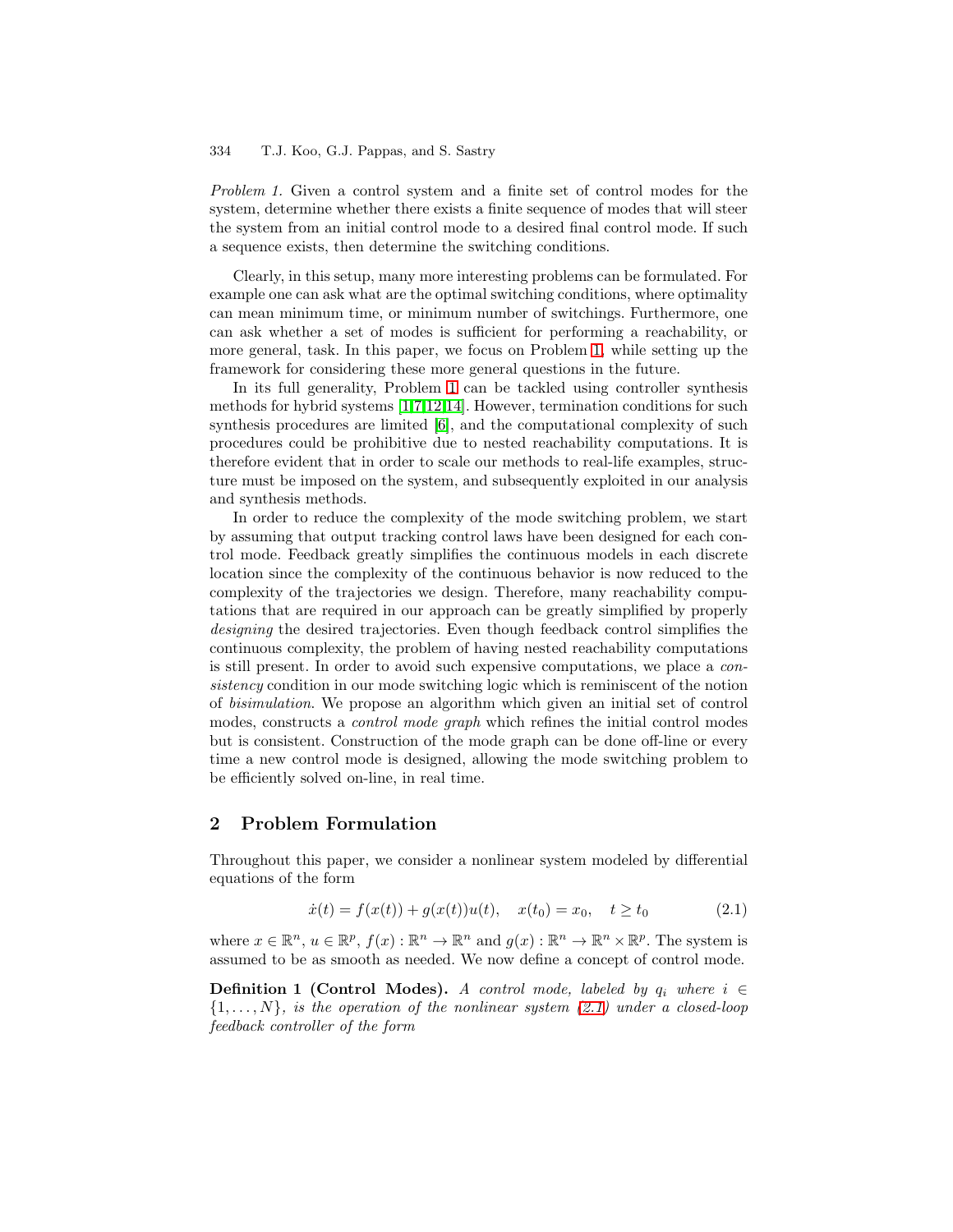$$
u(t) = k_i(x(t), r_i(t))
$$
\n
$$
(2.2)
$$

<span id="page-2-0"></span>associated with an output  $y_i(t) = h_i(x(t))$  such that  $y_i(t)$  shall track  $r_i(t)$  where  $y_i(t), r_i(t) \in \mathbb{R}^{m_i}, h_i : \mathbb{R}^n \to \mathbb{R}^{m_i}, k_i : \mathbb{R}^n \times \mathbb{R}^{m_i} \to \mathbb{R}^p$  for each  $i \in \{1, ..., N\}.$ We assume that  $r_i \in \mathcal{R}_i$ , the class of output trajectories associated with the control mode  $q_i$ , when the initial condition of the system  $(2.1)$  starts in the set  $S_i(r_i) \subseteq X_i$ , output tracking is guaranteed and the state satisfies a set of state constraints  $X_i \subseteq \mathbb{R}^n$ .

The trajectory  $r_i(t)$  is the desired output trajectory, and  $y_i(t)$  is the output vector which shall track  $r_i(t)$ . Notice that in general the initial set may be a function of the trajectory  $r_i$ , thus we denote it as  $S_i(r_i)$ . This is because even though trajectory tracking controllers are guaranteed to converge for any initial condition, trajectory tracking in the presence of state constraints or input constraints can be guaranteed only if the initial tracking error is sufficiently small. In this paper we are interested in switching between controllers, rather than the design of output tracking controllers. We therefore make the following assumption.

**Assumption 1** For each control mode  $q_i$ ,  $i \in \{1, ..., N\}$ , we assume that a controller of the form (2.2) has been designed which achieves output tracking such that  $y_i(t)$  shall track  $r_i(t)$  where  $r_i \in \mathcal{R}_i \neq \emptyset$ , while the state satisfies the set of state constraints  $x(t) \in X_i \subseteq \mathbb{R}^n$ , when the initial condition of the system  $(2.1)$  starts in the set  $S_i(r_i) \subseteq X_i \subseteq \mathbb{R}^n$ .

The above assumption is justified given the maturity of output tracking controllers for large classes of linear and nonlinear systems [\[15\]](#page-13-0). Based on different design methodologies, the notion of output tracking could be different as it could be uniform asymptotic, exponential, etc. Depending on the complexity on the computation, one may choose a specific notion of tracking for solving Problem [1.](#page-0-0) In order to motivate the discussion, we present a planar helicopter model and a set of controllers in which each controller satisfies Assumption 1 but with different output functions and state constraints.

Example 1. **Multi-Modal Control of a Planar Helicopter Model**. In this example, a helicopter model [\[4\]](#page-13-0) described in longitudinal and vertical axes with simplified force and moment generation processes is considered. The  $x, z$ -axes of the spatial frame are pointing to north and down directions. The body  $x$ -axis is defined from the center of gravity to the nose of the helicopter, and body z-axis is pointing down from the center of gravity. The motion of the helicopter is controlled by main rotor thrust,  $T_M$  and longitudinal tilt path angle,  $a_M$ . The pitch angle is defined by  $\theta$ . The equations of motion can be expressed as:

$$
\begin{bmatrix} \ddot{p}_x(t) \\ \ddot{p}_z(t) \end{bmatrix} = \frac{1}{m} \begin{bmatrix} \cos \theta(t) & \sin \theta(t) \\ -\sin \theta(t) & \cos \theta(t) \end{bmatrix} \begin{bmatrix} -T_M(t) \sin a_M(t) \\ -T_M(t) \cos a_M(t) \end{bmatrix} + \begin{bmatrix} 0 \\ g \end{bmatrix}
$$
(2.3)

$$
\ddot{\theta}(t) = \frac{1}{I_y} (M_M a_M(t) + h_M T_M(t) \sin a_M(t))
$$
\n(2.4)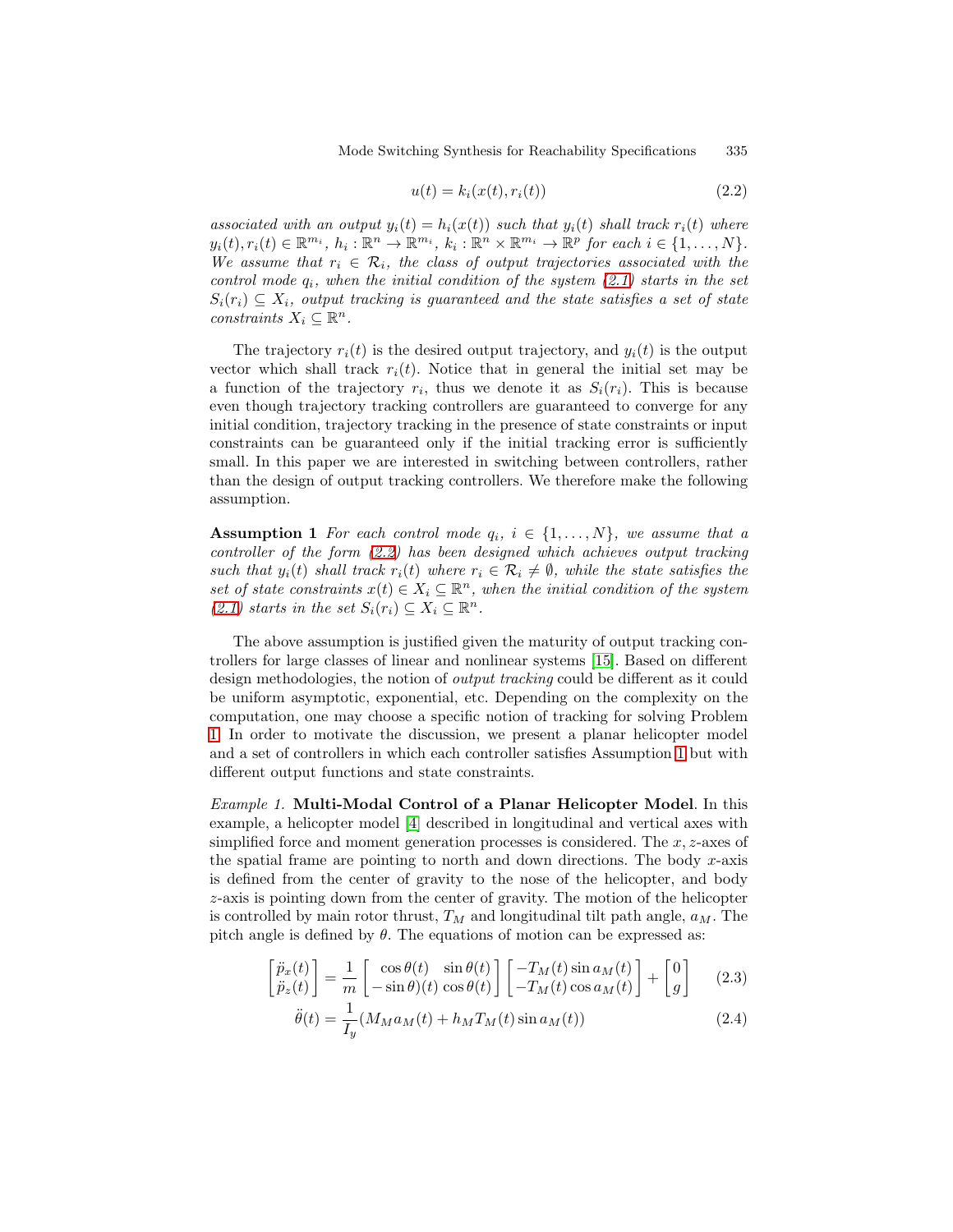<span id="page-3-0"></span>The state vector and input vector are defined as  $x = [p_x, \dot{p}_x, p_z, \dot{p}_z, \theta, \dot{\theta}]^T \in \mathbb{R}^6$ and  $u = [T_M, a_M]^T \in \mathbb{R}^2$ , respectively.

| Control Mode   | Output                                            |         | Reference Constraint |
|----------------|---------------------------------------------------|---------|----------------------|
| $q_1$ : Hover  | $ y_1 = [p_x, p_z]^T $                            | $r_1$   | $X_1$                |
| $q_2$ : Cruise | $ y_2 = [\dot{p}_x, \dot{p}_z]^T $                | $r_{2}$ | $X_2$                |
| $q_3$ : Ascend | $ y_3=[\dot{p}_x,\dot{p}_z]^T$                    | $r_3$   | $X_3$                |
|                | $q_4$ : Descend $ y_4 = [\dot{p}_x, \dot{p}_z]^T$ | $r_{4}$ |                      |

Define  $X_1 = X_2 = \mathbb{R} \times (\underline{v}_x, \overline{v}_x) \times \mathbb{R} \times (\underline{v}_z, \overline{v}_z) \times (-\pi/2, \pi/2) \times \mathbb{R}, X_3 = \mathbb{R} \times$  $(\underline{v}_x^{cr}, \overline{v}_x) \times \mathbb{R} \times (\underline{v}_z, \overline{v}_z^{as}) \times (-\pi/2, \pi/2) \times \mathbb{R} \text{, and } X_4 = \mathbb{R} \times (\underline{v}_x^{cr}, \overline{v}_x) \times \mathbb{R} \times (\underline{v}_z^{de}, \overline{v}_z) \times$  $(-\pi/2, \pi/2) \times \mathbb{R}$  where  $\underline{v}_x < 0 < \underline{v}_x^{cr} < \overline{v}_x$  and  $\underline{v}_z < \underline{v}_z^{de} < 0 < \overline{v}_z^{as} < \overline{v}_z$ . To satisfy Assumption [1,](#page-2-0) several control design methodologies can be used to design a controller for each discrete control mode  $q_i$  where  $i \in \{1, 2, 3, 4\}$ . Each controller implementation can be specified as  $u = k_i(x, r_i)$  with  $r_i \in \mathcal{R}_i$  where  $\mathcal{R}_i$  defines the class of admissible output trajectories in mode  $q_i$ , and the performance of the closed-loop system can be specified by *initial set*,  $S_i(r_i)$ , and flow,  $\phi_i(t, r_i, x_0)$ where  $x_0 \in S_i(r_i)$ .

Given two control modes, one cannot simply switch from one control mode to another due to incompatible constraints. A natural question is then whether this mode reachability task can be achieved by a finite sequence of modes. Based on the above example, we can now define the mode switching problem that we will address in this paper.

Problem 2 (Mode Switching Problem). Given an initial control mode  $q_S$  with desired reference  $r<sub>S</sub>$ , does there exist a sequence of control modes such that the system can reach a desired mode  $q_F$  with reference  $r_F$ ? If so, then determine a mode sequence  $q_S \to \cdots q_i \to q_j \cdots \to q_F$  along with trajectories  $r_i$  for each control mode  $q_i$ , as well as conditions for switching between the control modes.

For the control modes defined in Example [1,](#page-2-0) one can define a task of having the Hover mode  $q_1$  as an initial mode and ask for a finite control mode sequence to reach the Ascend mode  $q_3$ . Any solution to this problem leads to a feasible execution of the task called *high-altitude takeoff* according to flight instruction for helicopter pilots. Note that Problem 2 is a reachability problem. More generally, one can envision more complicated tasks that can be specified in temporal logic, but in this paper we restrict our attention to reachability specifications.

## **3 A Mode Switching Condition**

In its full generality, Problem 2 can be posed as a controller synthesis problem for hybrid systems [\[7,12\]](#page-13-0). Such synthesis methods involve nested, and possibly cyclic reachability computations, where each reachability computation involves computing the capture set of a differential game. Furthermore, termination guarantees for controller synthesis methods are rather limited [\[6\]](#page-13-0).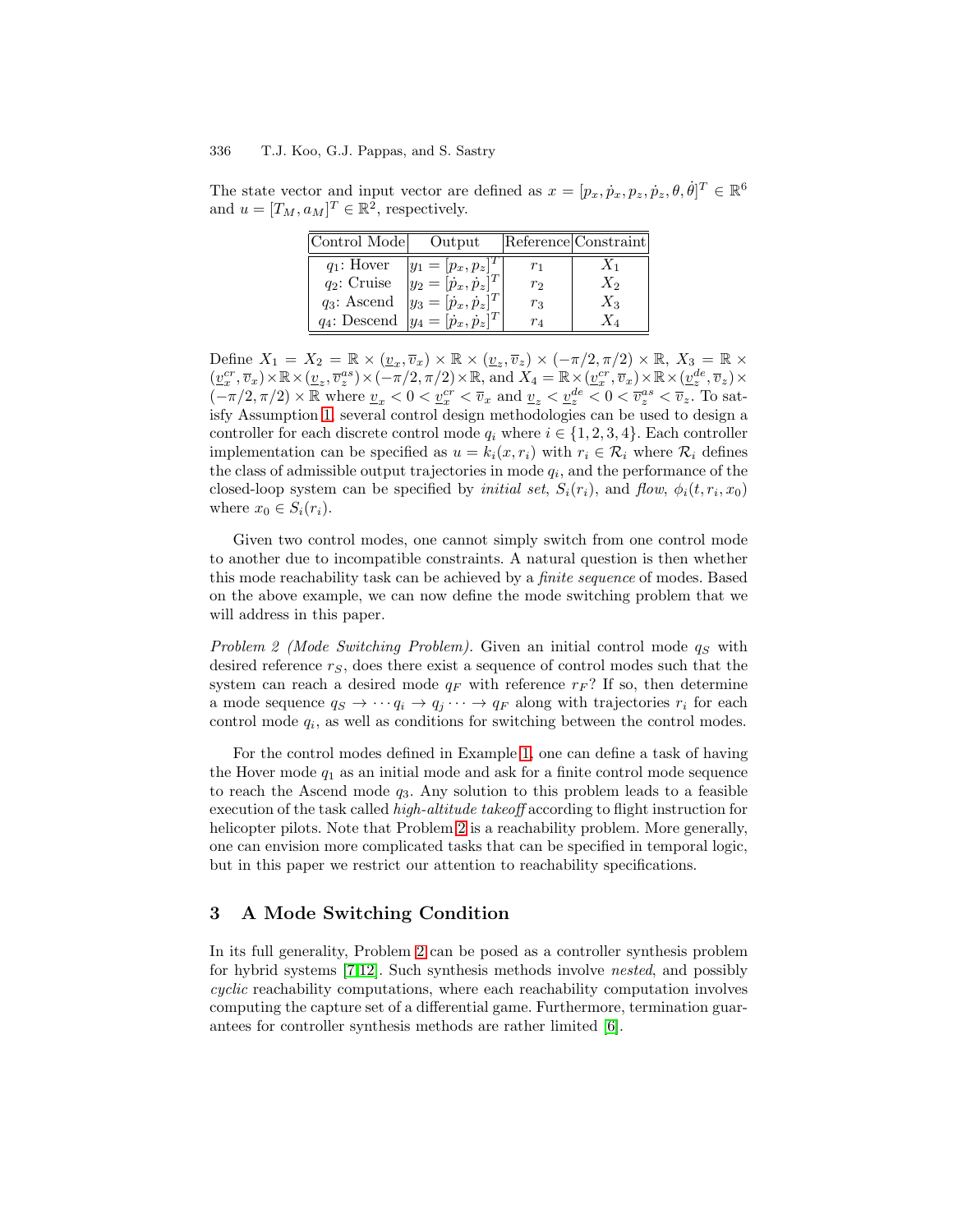<span id="page-4-0"></span>In our mode switching problem, however, there is enough structure to take advantage of in order to simplify the complexity of the synthesis task. First of all, the continuous controllers are assumed to have been designed, and therefore we do not have to design the continuous part of the system, but simply determine the mode switching conditions. Furthermore, by imposing certain conditions on the allowable mode switches, we reduce the complexity of the synthesis problem, by maximally decoupling the discrete and continuous aspects of the synthesis.

To address the problem, we have to characterize the reachable set of each mode and switching condition among them. Let  $\phi_i(t, r_i, x_0)$  denote the flow of system  $(2.1)$  operating in mode  $q_i$  with the controller defined by  $(2.2)$  for initial condition  $x_0$ , and desired output trajectory  $r_i$ .

**Definition 2 (Predecessor set).** Given a set  $P \subseteq X_i$ , a trajectory  $r_i \in \mathcal{R}_i$ , the reach set  $Pre_i(P, r_i)$  in mode  $q_i$  is defined by

$$
Pre_i(P, r_i) = \{ x_0 \in X_i \mid \exists t \ge 0 \ \exists x \in P \ such \ that \ x = \phi_i(t, r_i, x_0) \} \quad (3.1)
$$

Therefore  $Pre_i(P, r_i)$  consists of all states that can reach the set P in mode  $q_i$ for a given output trajectory  $r_i$ , at *some* future time. Furthermore, because of Assumption [1,](#page-2-0) we have a guarantee that throughout the whole trajectory, the state constraints are satisfied, that is  $\phi_i(t, r_i, x_0) \in X_i$  for all  $t \geq 0$ .

Given control modes  $q_i$ , and  $q_j$ , one would typically allow a switch from mode  $q_i$  to  $q_j$  if during the operation of the system under mode  $q_i$  for some  $r_i \in \mathcal{R}_i$ , the state reaches the allowable set of initial conditions  $S_i(r_i)$  for some  $r_i \in \mathcal{R}_i$ , *i.e.* there exist  $r_i \in \mathcal{R}_i$  and  $r_j \in \mathcal{R}_j$  such that

$$
S_i(r_i) \cap Pre_i(S_j(r_j), r_i) \neq \emptyset. \tag{3.2}
$$

If one allows this type of mode switching, then reachability critically depends on the particular choice of initial conditions since some initial conditions in  $S_i(r_i)$ may reach the set  $S_j(r_j)$  of mode  $q_j$  while others may not. If this is the case, then nested reachability computations seem necessary for the solution of the mode switching problem. However, such nested computations can be avoided if one places the following condition on mode switching.

**Definition 3 (Consistent mode switching).** Assume that control mode  $q_i$ satisfies Assumption [1,](#page-2-0) that is  $\phi_i(t, r_i, x_0) \in X_i$  for all  $t \geq 0$  with initial conditions starting from  $S_i(r_i)$  where  $r_i \in \mathcal{R}_i$ . A transition from mode  $q_i$  to mode  $q_j$ is allowed only if there exist  $r_i \in \mathcal{R}_i$  and  $r_j \in \mathcal{R}_j$  such that

$$
S_i(r_i) \subseteq Pre_i(S_j(r_j), r_i)
$$
\n
$$
(3.3)
$$

$$
\Leftrightarrow \forall x_0 \in S_i(r_i) \; \exists t \ge 0 \; \exists x \in S_j(r_j) \; \text{ such that } \; x = \phi_i(t, r_i, x_0) \quad (3.4)
$$

Therefore, if there exist trajectories  $r_i$  (in mode  $q_i$ ) and  $r_j$  (in mode  $q_j$ ) such that, if the system starts at any  $x_0 \in S_i(r_i)$ , then switching from mode  $q_i$  to  $q_j$ can occur at some time t such that  $\phi_i(t, r_i, x_0) \in S_i(r_i)$ . The consistent mode switching condition is shown in Figure [1.](#page-5-0) The condition expressed in Definition 3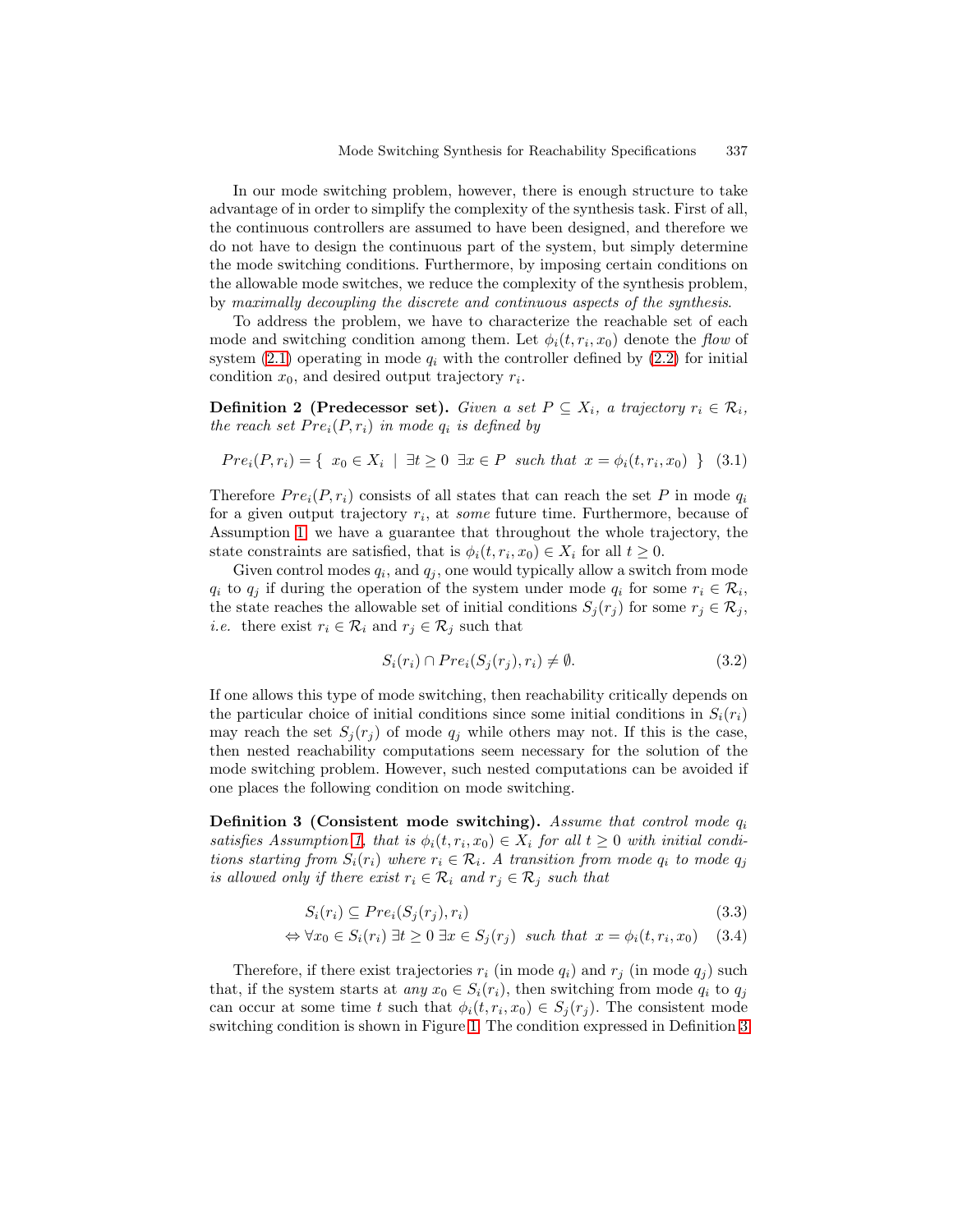<span id="page-5-0"></span>

**Fig. 1.** Visualization of consistent mode switching condition

is a consistency condition that guarantees that our ability to get from mode  $q_i$  to mode  $q_i$  for the particular trajectory pair  $(r_i, r_j)$  is independent of the choice of initial condition in  $S_i(r_i)$ . The condition is reminiscent of the timeabstract bisimulation property from formal verification [\[8\]](#page-13-0). In this case, however, Definition [3](#page-4-0) is quite different since no partitioning of the state space is involved. Now define

$$
\mathcal{R}^{ij} = \{ (r_i, r_j) \in \mathcal{R}_i \times \mathcal{R}_j \mid \text{condition (3.3) is satisfied } \}
$$
 (3.5)

Hence, if  $\mathcal{R}^{ij} \neq \emptyset$ , then mode switching from  $q_i$  to  $q_j$  is possible since there exists a trajectory  $r_i \in \mathcal{R}_i$  that will steer the system state to an initial set  $S_j(r_j)$  with  $r_j \in \mathcal{R}_j$  independently of where we start in  $S_i(r_i)$ . Therefore, every trajectory pair  $(r_i, r_j) \in \mathcal{R}^{ij}$  will steer the system from mode  $q_i$  to mode  $q_j$ . For each  $(r_i, r_j) \in \mathcal{R}^{ij}$ , the only thing that depends on the initial condition is when the state will reach  $S_i(r_i)$ , but not if the state will reach  $S_i(r_i)$ .

To test the mode switching condition [\(3.3\)](#page-4-0), and compute the sets  $\mathcal{R}^{ij}$ , one needs to compute the predecessor set  $Pre_i(P, r_i)$ . Even though there is extensive research in computing exactly, or approximately such reachable sets [\[7,9,12,](#page-13-0) [11,13\]](#page-13-0), there is limited research for parametric reachability computations [\[10\]](#page-13-0). Furthermore, in our problem we take advantage of the fact that in each control mode, the output is tracking a reference trajectory  $r_i$ . Therefore, by designing trajectories we design part of the reachable space whereas the part of the state is not reflected in the output remains within the set  $X_i$ . Choosing simple, or better computable, classes of trajectories  $\mathcal{R}_i$  will allow us to efficiently perform reachability computations for  $Pre_i(P, r_i)$  with parameters  $r_i \in \mathcal{R}_i$ . To continue discussion, we assume that the  $Pre_i$  operators are available to us, and defer this important issue to Section [5.](#page-9-0)

#### **4 Mode Sequence Synthesis**

The mode switching condition [\(3.3\)](#page-4-0) makes the mode switching problem much more tractable since we can ignore the initial sets and focus on the trajectory sets  $\mathcal{R}^{ij}$ . Furthermore, the construction presented in this section will abstract the mode switching logic into a purely discrete graph. Therefore one can first determine the sequence of modes using standard algorithms for discrete graph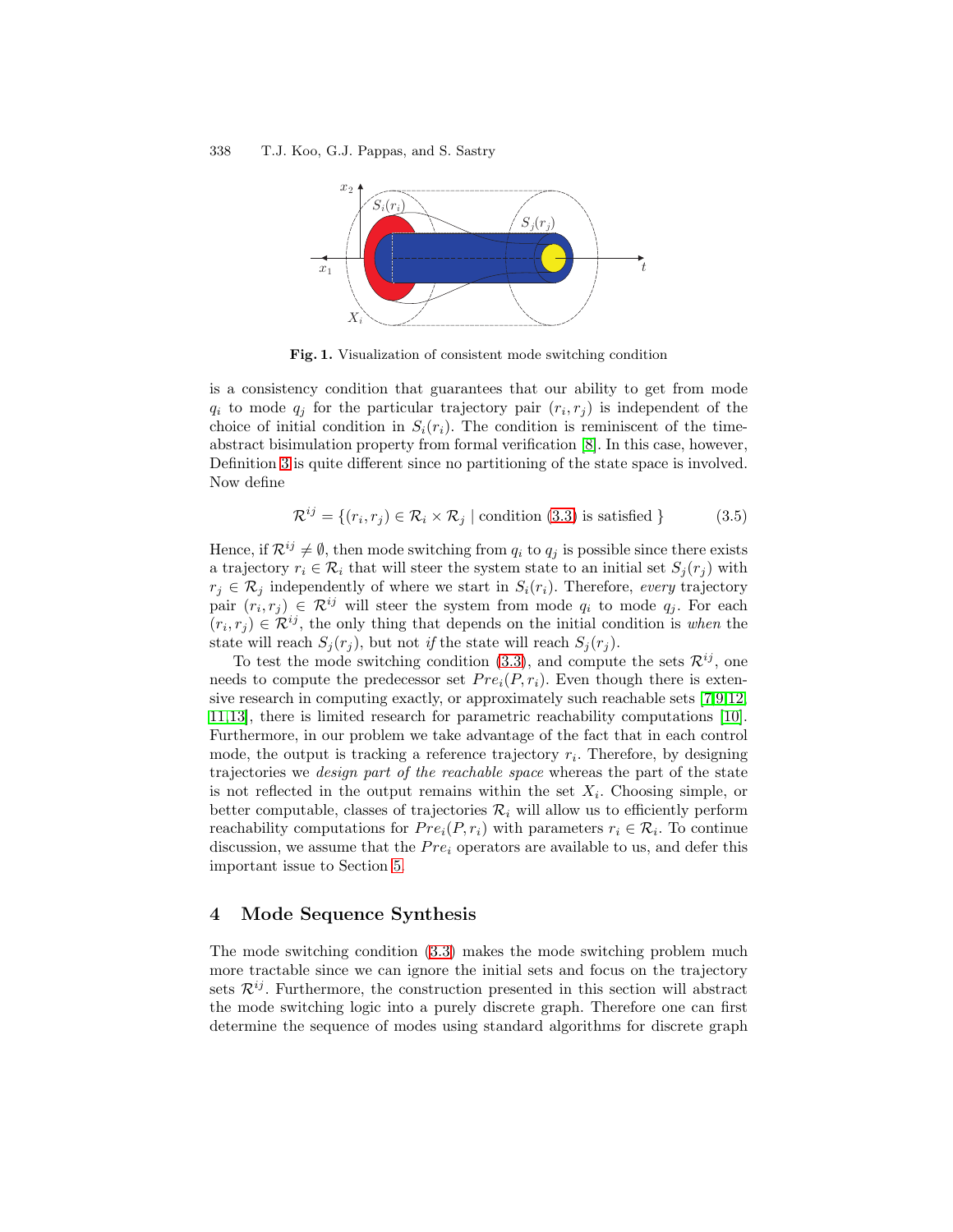<span id="page-6-0"></span>reachability, and then determine the continuous parameters  $r_i$  for each mode. This will decouple the discrete from the continuous aspects of the problem, and allow continuous techniques for continuous problems, and discrete techniques for discrete problems.

Given a collection of control modes  $Q = \{q_1, \ldots, q_N\}$ , the first attempt at solving the mode switching would construct a graph as  $(Q, \rightarrow)$  where the vertices of the graph would be the set of control modes Q, and we would define the transition relation  $\rightarrow \subseteq Q \times Q$  as

$$
(q_i, q_j) \in \to \qquad \Longleftrightarrow \qquad \mathcal{R}^{ij} \neq \emptyset \tag{4.1}
$$

In other words, there would be a transition  $q_i \rightarrow q_j$ , if there exist trajectory pairs  $(r_i, r_j) \in \mathcal{R}^{ij}$  that can transfer the system from mode  $q_i$  to  $q_j$ . This approach, however, leads immediately to problems because if  $q_i \rightarrow q_j$  and  $q_j \rightarrow q_k$  there may not exists a trajectory  $r_j$ , which will take a point  $x \in S_i(r_i)$  to  $S_k(r_k)$ via  $S_i(r_i)$ , if  $\mathcal{R}^{ij} \cap \mathcal{R}^{jk} = \emptyset$ . Hence, transitivity fails, and our mode switching graph is not a consistent abstraction as the high level mode switching logic is not implementable at the lower level by the continuous controllers.

In order to obtain a consistent *control mode graph*, denoted as  $(Q_c, \rightarrow_c)$ , that has feasible low level implementations, our original attempt must be refined. In particular, each control mode  $q_i$  gets refined to 2N submodes, where N submodes stand for entering mode  $q_i$  from any other mode  $q_i$ , and N more copies for exiting mode  $q_i$  towards any other mode  $q_j$ . This refinement is illustrated in Figure 2, where mode  $q_1$  has two submodes,  $q_1^{12}$  which is the operation of the system in mode  $q_1$  on the way to mode  $q_2$ , whereas  $q_1^{21}$  is the operation of the system under mode  $q_1$  after being in mode  $q_2$ . Therefore, this control mode graph has some discrete memory, in the sense that each state represents not only which mode the system is in, but also which mode will either precede it or has preceded it.



**Fig. 2.** Refining the mode switching logic by introducing submodes in order to obtain a consistent control mode graph

The  $N^2$  pairwise reachability computations in order to compute the sets  $\mathcal{R}^{ij}$ . can immediately be embedded in the graph  $(Q_c, \rightarrow_c)$ . The computed sets  $\mathcal{R}^{ij}$ can be used to go from submode  $q_i^{ij}$  to  $q_j^{ij}$ . After this initial step, the graph contains only isolated transition pairs between different modes as no transitions between submodes are considered.

If the set  $\mathcal{R}^{ij}$  can be expressed as a decoupled product of the form  $\mathcal{R}^{ij}$  =  $\mathcal{R}_i^{ij} \times \mathcal{R}_j^{ij}$  where  $\mathcal{R}_i^{ij} = \{r_i \in \mathcal{R}_i \mid (r_i, r_j) \in \mathcal{R}^{ij}\}$  and  $\mathcal{R}_j^{ij} = \{r_j \in \mathcal{R}_j \mid (r_i, r_j) \in \mathcal{R}_j\}$  $\mathcal{R}^{ij}$ , then the choice of trajectory  $r_i \in \mathcal{R}_i^{ij}$  in mode  $q_i$  would work for any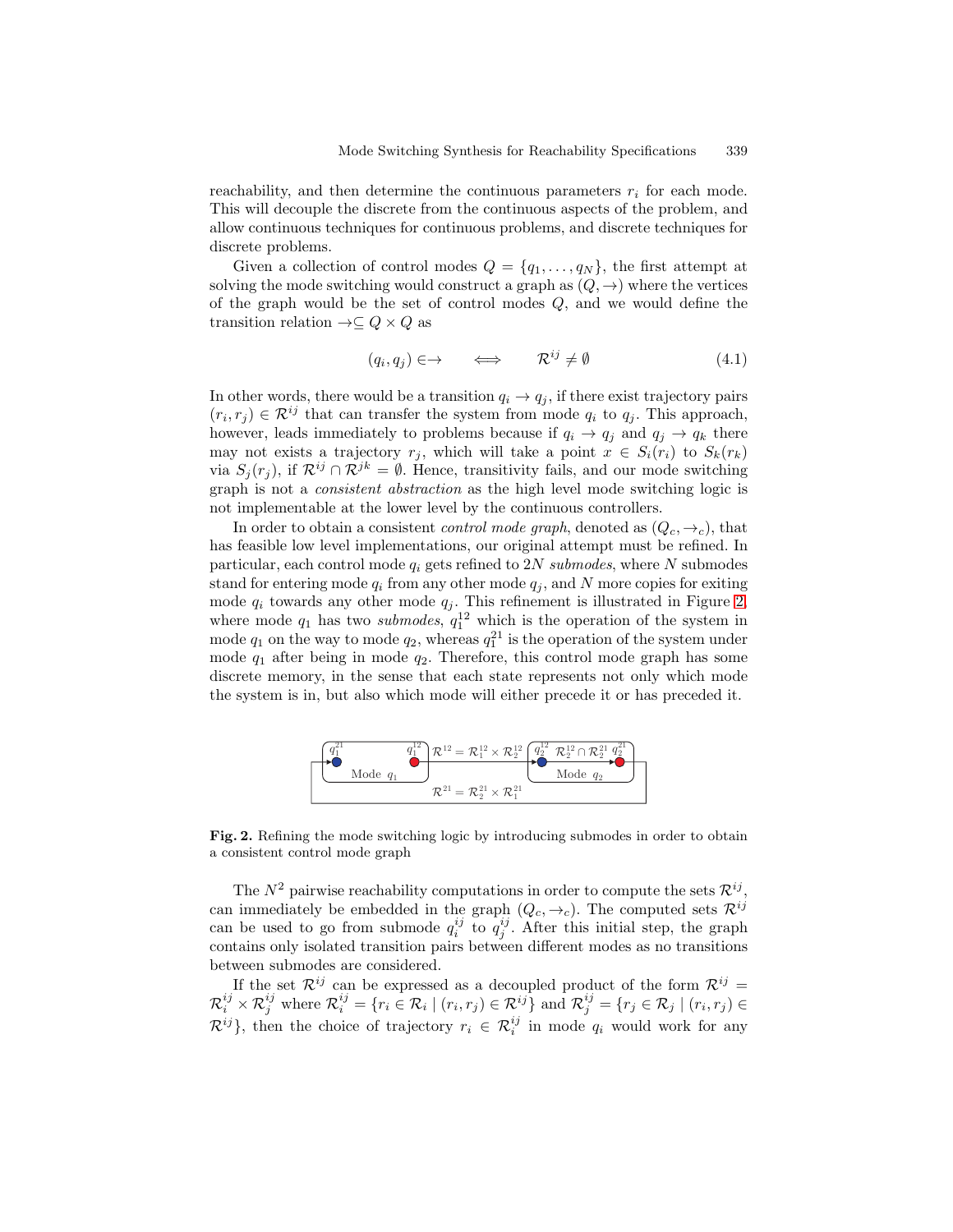trajectory  $r_j \in \mathcal{R}_j^{ij}$  in mode  $q_j$ , *i.e.* 

 $\forall r_i \in \mathcal{R}_i^{ij}$   $\forall r_j \in \mathcal{R}_j^{ij}$  condition [\(3.3\)](#page-4-0) is satisfied.

This decoupling allows us to consider switching via submodes. In Figure [2,](#page-6-0) if  $\mathcal{R}_2^{12} \cap \mathcal{R}_2^{21}$  is non empty, then that means that there exists a trajectory  $r_2$  which is common for both submodes. Notice that in this case, we do not have to do any reachability computations, we simply have to compute intersections of trajectory sets. Therefore, within each mode, we can check for submode consistency by simply performing set intersections. Since there are maximally  $2N$  submodes of  $N$ modes, a total of  $N(N)^2 = N^3$  intesections must be computed. We now summarize the ideas and present an algorithm for constructing the consistent control mode garph. The algorithm starts with the pairwise reachability computations [\(3.3](#page-4-0)[,3.5\)](#page-5-0), and performs the submode interconnections.

**Algorithm 1 : (Consistent Control Mode Graph) Input** Control Modes  $Q = \{q_1, \ldots, q_N\}$ **Output** Control Mode Graph  $(Q_c, \rightarrow_c)$ **Initialize**  $Q_c := \emptyset, \rightarrow_c = \emptyset$ **Determine Mode Interconnections** for  $i = 1:N$ **for**  $j = 1 : N$ Compute sets  $\mathcal{R}^{ij}$  using [\(3.3\)](#page-4-0) and [\(3.5\)](#page-5-0)  $\textbf{if} \ \mathcal{R}^{ij} = \mathcal{R}_i^{ij} \times \mathcal{R}_j^{ij};$  $q_i^{ij} := q_i, \; q_j^{ij} := q_j,$  $Q_c:=Q_c\cup\{q_i^{ij},q_j^{ij}\},$  $\rightarrow_c := \rightarrow_c \cup \{(q^{ij}_i, q^{ij}_j)\}$ **end if end for end for Determine Submode Interconnections for**  $j = 1 : N$  $\textbf{for all} \ \ q^{ij}_j \in \{ q^{nj}_j \in Q_c | \exists n \ \ s.t. \ \ (q^{nj}_n, q^{nj}_j) \in \rightarrow_c \}$  $\quad \textbf{for all} \ \ q^{jk}_j \ \in \ \{q^{jm}_j \ \in \ Q_c | \exists m \quad s.t. \quad (q^{jm}_j, q^{jm}_k) \ \in \to_c \}$  $\textbf{if} \ \mathcal{R}^{ij}_j \cap \mathcal{R}^{jk}_j \neq \emptyset;$  $\rightarrow_c := \rightarrow_c \cup \{(q_j^{ij}, q_j^{jk})\}$ **end if end for end for end for**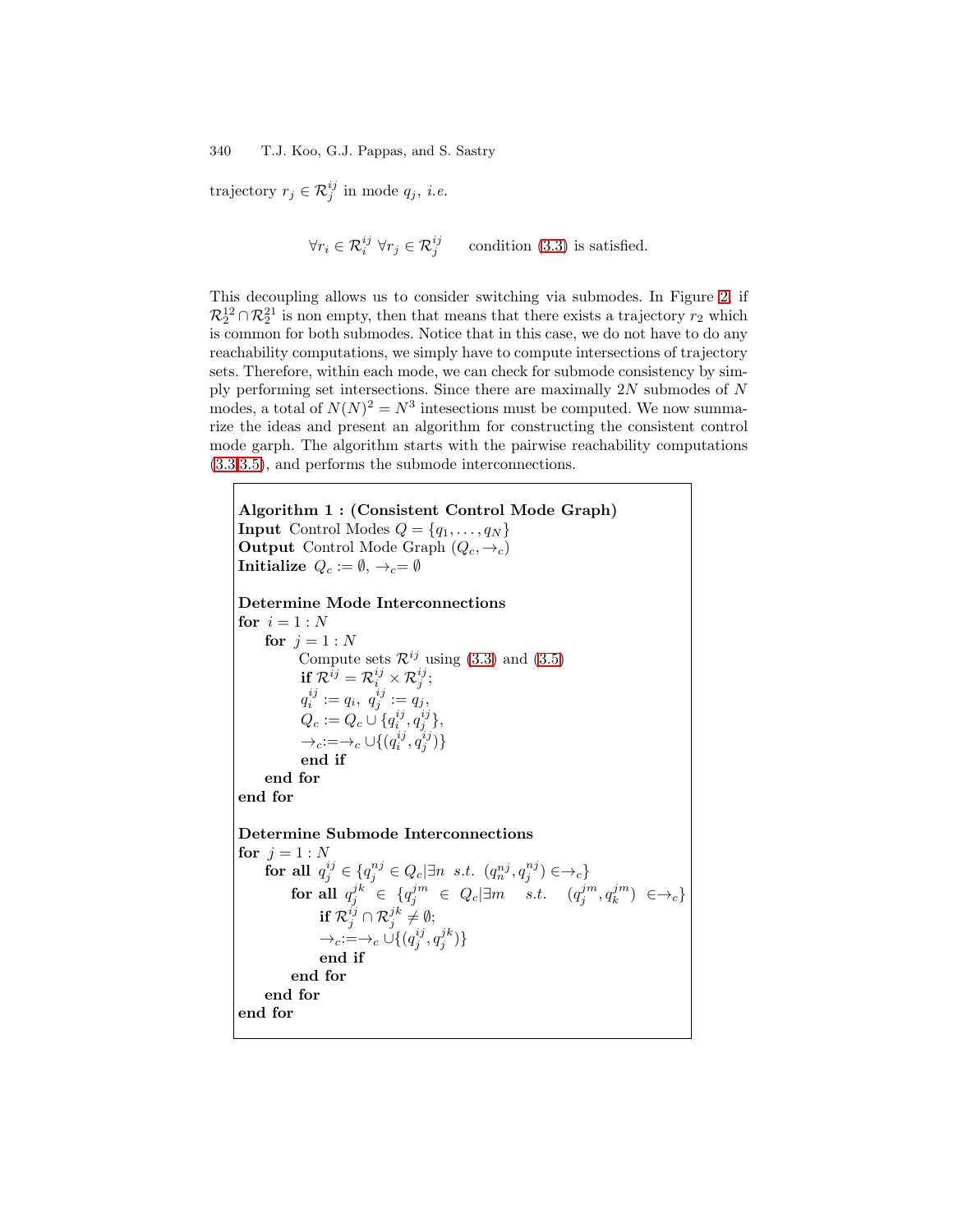Overall, Algorithm 1 requires  $N^2$  reachability computations for the mode interconnections, and  $N^3$  set intersections for the submode interconnections. After applying Algorithm 1, we obtain a finite *control mode graph*  $(Q_c, \rightarrow_c)$ which, as the following proposition shows, is *consistent*.

**Proposition 1.** For any  $j \in \{1, ..., |Q|\}$ , if  $\exists q_j^{ij} \in \{q_j^{nj} \in Q_c | \exists n \text{ such that}$  $(q_n^{nj}, q_j^{nj}) \in \rightarrow_c$ ,  $\exists q_j^{jk} \in \{q_j^{jm} \in Q_c | \exists m \text{ such that } (q_j^{jm}, q_m^{jm}) \in \rightarrow_c \}$  and  $\mathcal{R}_j^{ij} \cap \mathcal{R}_j^{jk} \neq \emptyset$ , then there exists  $r_i \in \mathcal{R}_i^{ij}$ ,  $r_j \in \mathcal{R}_j^{ij} \cap \mathcal{R}_j^{jk}$  and  $r_k \in \mathcal{R}_k^{jk}$  such that

$$
S_i(r_i) \subseteq Pre_i(Pre_j(S_k, r_k), r_j).
$$

**Proof:** Given  $(q_i^{ij}, q_j^{ij}) \in \to_c$ , we can pick any  $r_i \in \mathcal{R}_i^{ij}$  and since  $\mathcal{R}_j^{ij} \cap \mathcal{R}_j^{jk} \neq \emptyset$  we can pick any  $r_j \in \mathcal{R}_j^{ij} \cap \mathcal{R}_j^{jk}$ , so that  $\forall x_0 \in S_i(r_i) \exists t \geq 0 \exists x \in S_j(r_j)$  such that  $x = \phi_i(t, r_i, x_0)$ . Then, pick any  $r_k \in \mathcal{R}_k^{jk}$ , since  $(q_j^{jk}, q_j^{jk}) \in \rightarrow_c, r_j \in \mathcal{R}_j^{ij} \cap \mathcal{R}_j^{jk}$ <br>and the switching occurs whenever  $\phi_i(t, r_i, x_0) \in S_j(r_j)$ , it can be easily seen that  $\exists s \geq 0 \ \exists y \in S_k(r_k)$  such that  $y = \phi_j(s, r_j, \phi_i(t, r_i, x_0)) = \phi_j(s, r_j, x)$ . The choice on the trajectories is illustrated in Figure 3. Since by Assumption [1,](#page-2-0)  $\phi_i(t, \cdot, \cdot) \in X_i$  and  $\phi_i(s, \cdot, \cdot) \in X_j$  for the choice of initial conditions and reference trajectories, by directly applying the definition we have shown the result.  $\Box$ 



**Fig. 3.** Graphical illustration of feasible trajectories between control modes.

Without loss of generality, in the following discussion, we assume that the given initial and final control mode in Q can be represented by  $q_S \in Q_c$  and  $q_F \in Q_c$  respectively. Given an initial control mode  $q_S \in Q_c$ , the problem of whether we can reach control mode  $q_F \in Q_c$ , can be efficiently solved using standard reachability algorithms. Furthermore, one can determine the shortest path (minimum number of mode switches) between mode  $q_S$  and  $q_F$ , in the control mode graph. The structure that we have imposed on our control mode graph, immediately results in the following solution to the mode switching problem.

**Theorem 1 (Mode Switching Solution).** Given a collection of control modes Q, consider the mode switching Problem [2.](#page-3-0) Construct the consistent control mode graph  $(Q_c, \rightarrow_c)$  as described in Algorithm 1. If there exists a path in the consistent control mode graph between  $q_S$  and  $q_F$  with feasible trajectories  $r_S$  and  $r_F$ , then Problem [2](#page-3-0) is solvable.

Having determined the sequence of modes that can steer our system from  $q_S$  to  $q_F$ , we are left with the problem of determining the parameters  $r_i$  for each mode of the sequence. By construction, such parameters exist and may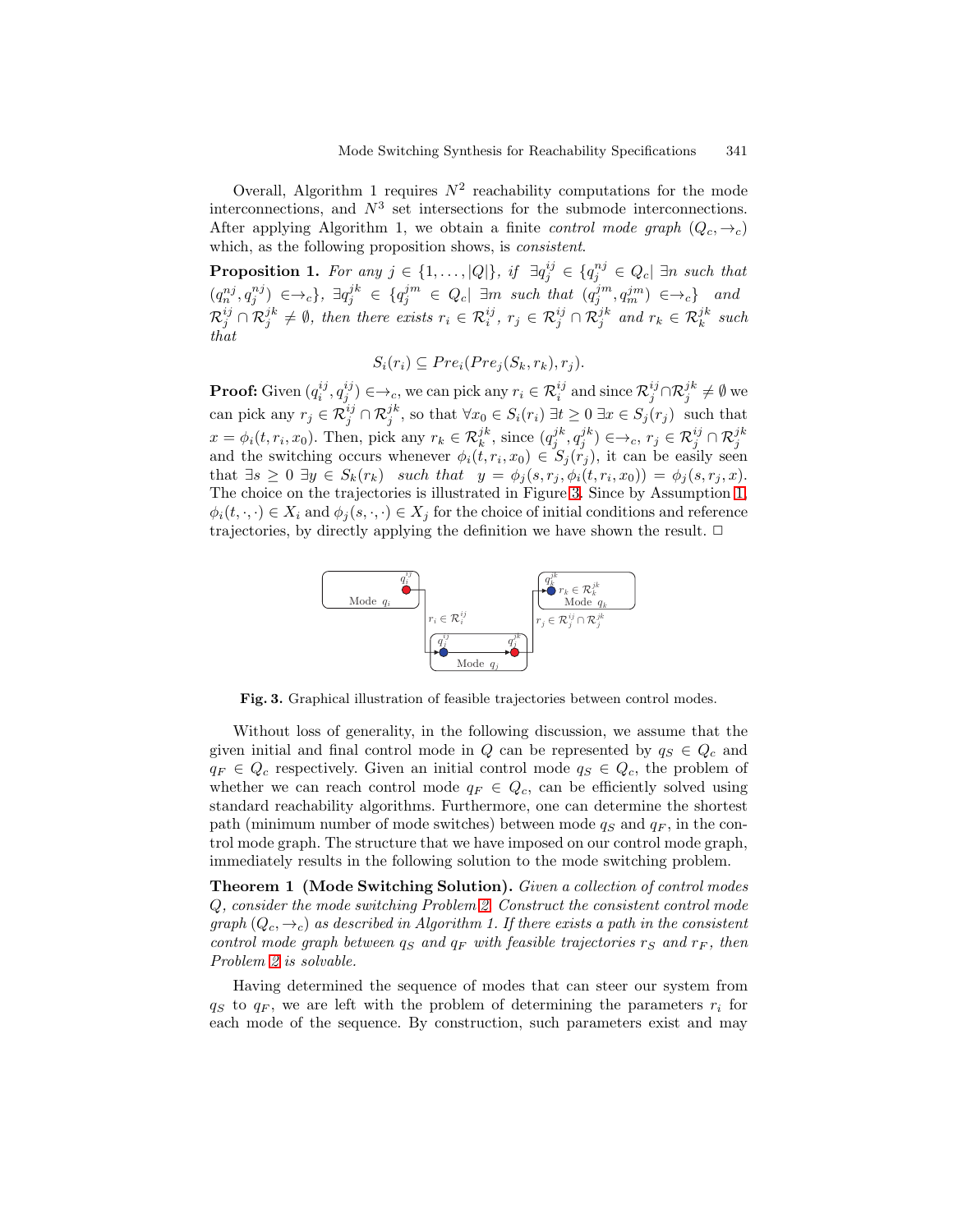<span id="page-9-0"></span>be selected from the computed sets. Furthermore, it is reasonable to pose the problem of choosing  $r_i$  within mode  $q_i$  as an optimization or an optimal control problem. A key issue for this approach (as well as for most controller synthesis approaches for hybrid systems), is to be able to compute  $Pre_i(S_i, r_i)$  in order to check condition [3.](#page-4-0) This is the focus of the following section of this paper.

### **5 Reachability Computations**

There has been a growing interest recently in computing reachable sets for various classes of systems  $[9,11,7,13]$ . In particular, the approach of  $[9]$  has been extended to classes of parametric linear control systems [\[10\]](#page-13-0), which is highly relevant for computing the operator [\(3.1\)](#page-4-0).

In our case, however, the continuous dynamics are those of output-tracking, closed-loop systems. Therefore part of the state is forced to converge to a trajectory that we get to design, and part of the trajectory is guaranteed to satisfy state constraints. This gives us the opportunity to obtain very reasonable approximations of the reachable sets, and even design reachable sets by appropriately designing output trajectories. The following example illustrates how continuous controller design results in reachability computations which are very easy to check.

Example 2. **Multi-Modal Control of a Helicopter Model(Continued)** Reconsider the four control modes shown in Example [1.](#page-2-0) We first present the controller design to illustrate how to compute the reachable sets, then we show how to check the consistent mode switching condition between control modes. In this example, we assume that all output trajectories are *constant* trajectories, therefore, all controllers are setpoint regulators. Choosing computable classes of trajectories makes the reachability computations simpler.

Given the specifications for the control modes, a nonlinear control scheme [\[5\]](#page-13-0) based on outer flatness is applied for the design of the controllers. For each mode, the closed-loop dynamics with states defined by  $x_{ex}$  =  $[p_x, \dot{p}_x, p_z, \dot{p}_z, \theta, \dot{\theta}, T_M, a_M]^T \in \mathbb{R}^8$  can be decoupled into an inner system and two outer subsystems which specify the dynamics in  $x$  and  $z$  directions. In the following presentation, the Hover mode is presented to illustrate how the reachable set can be computed.

For  $q_1$ , the output tracking controller is designed such that  $y_1(t)$  shall track  $r_1 = [r_{1x}, r_{1z}]^T$  and the output tracking error is uniformly ultimately bounded. Furthermore, because of satisfying Assumption 1, the controller is designed with initial set  $S_1(r_1) = B^1([r_{1x}, 0]^T, \epsilon_{1x}) \times B([r_{1z}, 0]^T, \epsilon_{1z}) \times S_{in}$  where  $r_1 \in \mathcal{R}_1 = \mathbb{R}^2$ ,  $\epsilon_{1x}, \epsilon_{1z} > 0$  and  $S_{in} \subseteq (-\pi/2, \pi/2) \times \mathbb{R}^3$  such that for  $x(t_0) \in S_1(r_1)$  then

$$
\begin{cases}\n\|e_{1x}(t)\| \le M_{1x} \exp(-\alpha_{1x}t)(\|e_{1x}(t_0)\| + \delta_{1inx}), \\
\|e_{1z}(t)\| \le M_{1z} \exp(-\alpha_{1z}t)(\|e_{1z}(t_0)\| + \delta_{1inx}), \\
x_{in} \in X_{in}, \ \forall t_0 \le t < t_0 + T_1;\n\end{cases}\n\text{ and }\n\begin{cases}\n\|e_{1x}(t)\| \le \delta_{1x}, \\
\|e_{1z}(t)\| \le \delta_{1z}, \\
x_{in} \in S_{in}, \ \forall t \ge t_0 + T_1 \\
(5.1)\n\end{cases}
$$

$$
\frac{1}{\beta(r,\epsilon)} = \{ \eta \mid \|\eta - r\| < \epsilon \}.
$$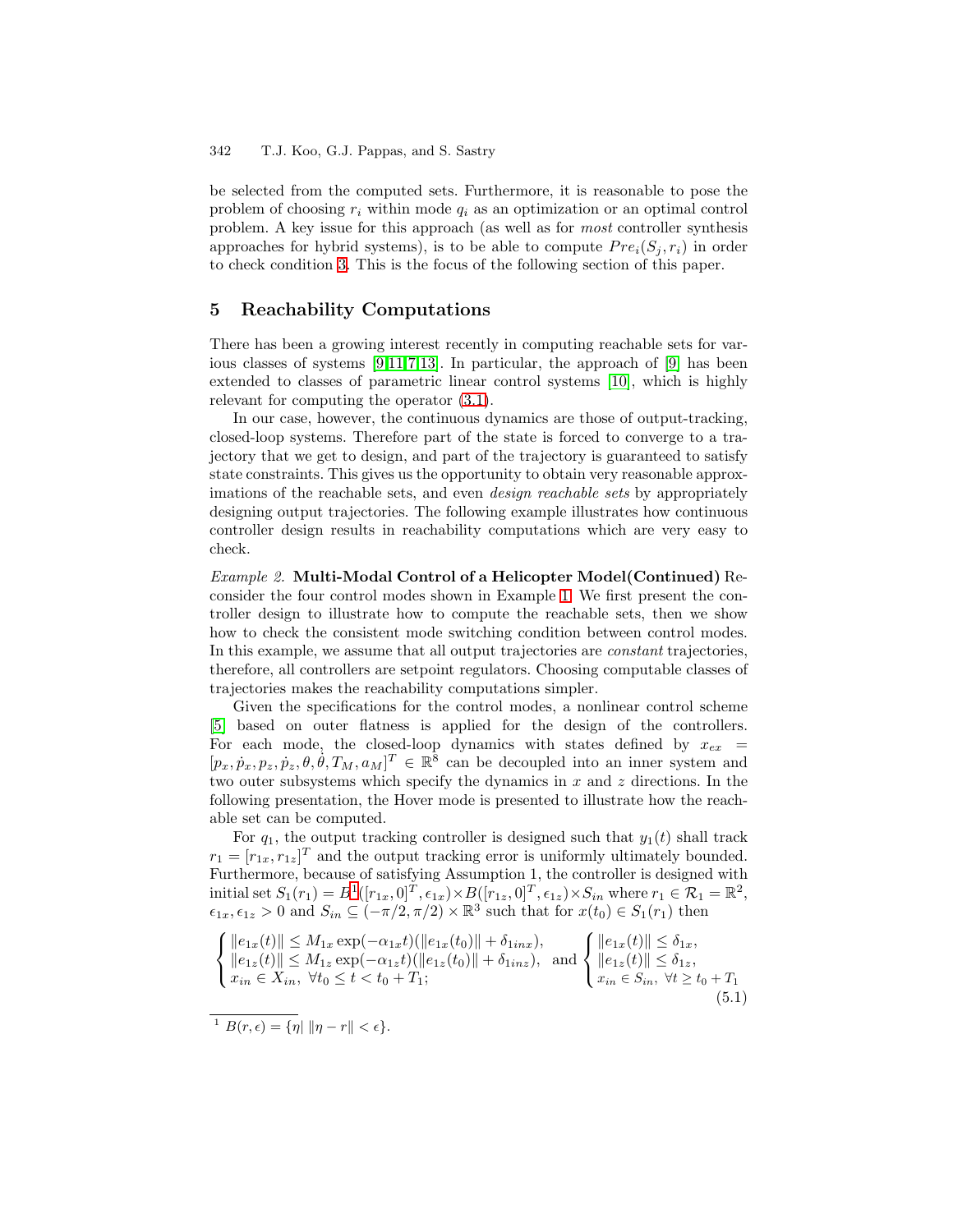for some  $T_1$   $M_{1x}$ ,  $M_{1z}$ ,  $\alpha_{1x}$ ,  $\alpha_{1z}$ ,  $\delta_{1inx}$ ,  $\delta_{1inx}$ ,  $\delta_{1x}$ ,  $\delta_{1z} > 0$ . In above,  $e_{1x} =$  $[p_x - r_{1x}, \dot{p}_x]^T$ ,  $e_{1z} = [p_z - r_{1z}, \dot{p}_z]^T$ , and  $x_{in} = [\theta, \dot{\theta}, T_M, a_M]^T$ . Equation [\(5.1\)](#page-9-0) explicitly over specifies the reachable set of the mode  $q_1$  by examing the stability property. For other modes, although the control designs are slightly modified for tracking different outputs, the reachable sets of other modes are similarly computed. In Figure 4, we show the inital sets of all the control modes by



**Fig. 4.** Projection of  $S_1(r_1)$ ,  $S_2(r_2)$ ,  $S_3(r_3)$ , and  $S_4(r_4)$  onto: (a)  $p_x - p_x$  plane; (b)  $p_z - \dot{p}_z$  plane

projecting them onto  $p_x - \dot{p}_x$  plane and  $p_z - \dot{p}_z$  plane where the projection operator is defined as  $\Pi_i : x_{ex} \mapsto (p_i, \dot{p}_i)$  for  $i \in \{x, z\}$ . In summary, the control modes can be specified by

| Control Mode | Trajectory Set               | Initial Set                                                                                                   |
|--------------|------------------------------|---------------------------------------------------------------------------------------------------------------|
| 41           | $\mathcal{R}_1=\mathbb{R}^2$ | $S_1 = B(0, 4) \times B(0, 4) \times S_{in}$                                                                  |
| $q_2$        |                              | $\mathcal{R}_2 = [-3,3] \times \{0\}   S_2 = \mathbb{R} \times (-3.5,3.5) \times (-3.5,3.5) \times S_{in}$    |
| $q_3$        |                              | $\mathcal{R}_3 = [2, 4] \times [-3, 0]$ $S_3 = \mathbb{R} \times (1.5, 4.5) \times (-3.5, 0.5) \times S_{in}$ |
| $q_4$        |                              | $\mathcal{R}_4 = [2, 4] \times [0, 3]$ $S_4 = \mathbb{R} \times (1.5, 4.5) \times (-0.5, 3.5) \times S_{in}$  |

where  $S_{in} = B(0, 0.2), X_{in} = (-\pi/2, \pi/2) \times \mathbb{R}^{3}$  and the associated parameters are defined as  $\underline{v}_x = -6$ ,  $\underline{v}^{cr} = 1$ ,  $\overline{v}_x = 6$ ,  $\underline{v}_z = -6$ ,  $\overline{v}_z^{as} = 1$ ,  $\underline{v}_z^{de} = -1$ ,  $\overline{v}_z = 6$ .

Given the set of control modes, we generated the consistent control mode graph by applying Algorithm 1. In Figure [5,](#page-11-0) we illustrate the idea of computing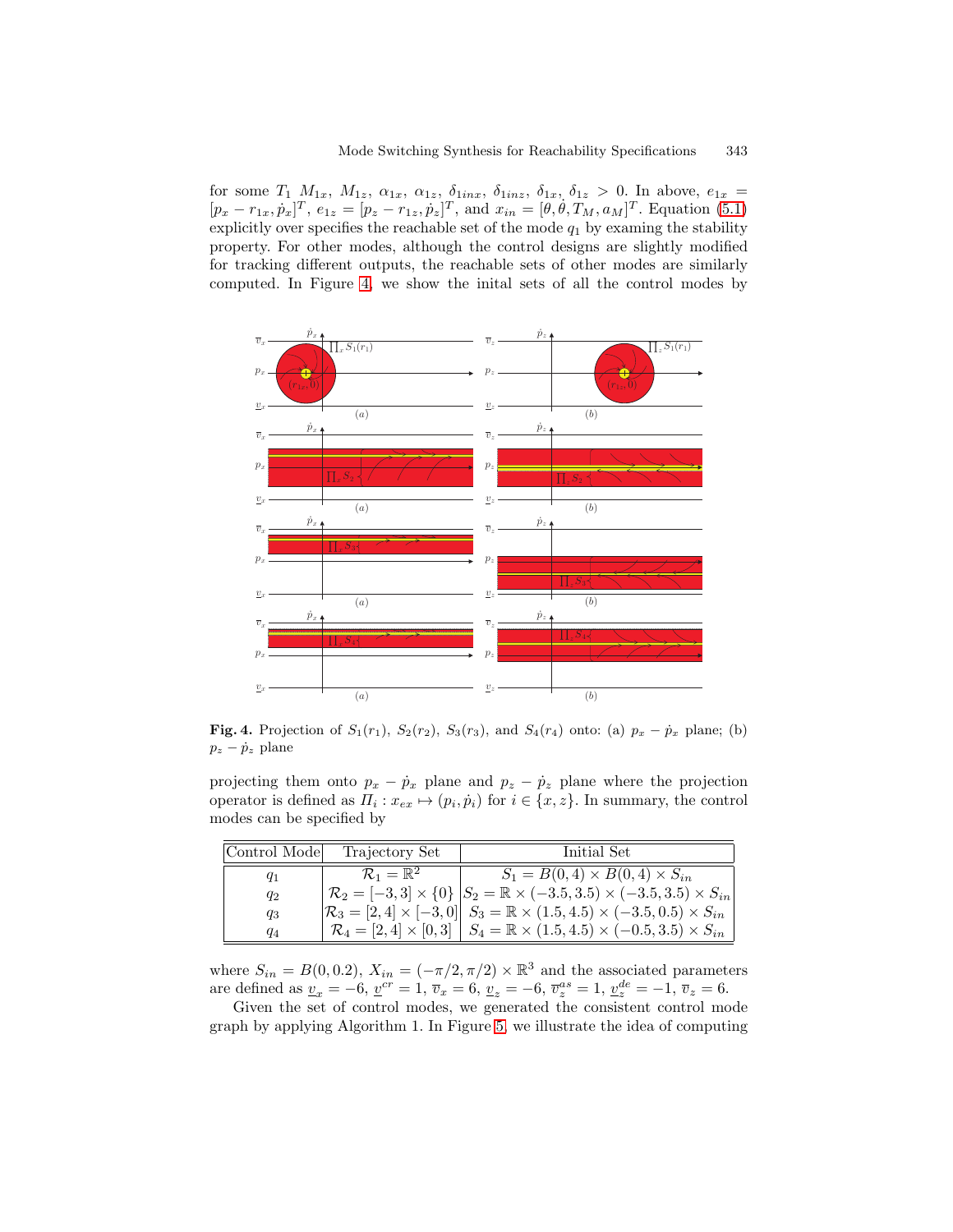<span id="page-11-0"></span>the reachable sets on  $p_x - \dot{p}_x$  plan. One can easily see the advantage of using feedback, since it is straight forward not only to check the consistent mode switching condition but also to determine the feasible range of trajectory, that is compute the sets  $\mathcal{R}^{ij}$ . In particular consider the pair  $(q_1, q_2)$ , that is the transition from hover to cruise. As can be seen from the left side of Figure 5, the consistency condition is trivially satisfied since the ball  $S_1(r_1)$  will eventually shrink towards the setpoint  $(r_{1x}, 0)$ , and as a result, will be totally contained inside  $S_2(r_2)$  for any  $r_2$ . Therefore, in this case  $\mathcal{R}^{12} = \mathcal{R}_1 \times \mathcal{R}_2$ . Therefore,



**Fig. 5.** Graphical illustration of performing reachability computation for checking consistent mode switching condition on  $p_x - \dot{p}_x$  plane: (a)  $q_1 \rightarrow q_2$ ; (b)  $q_2 \rightarrow q_3$ 

feedback allows us to check very easily the consistency condition and compute the sets  $\mathcal{R}^{ij}$ . The right side of Figure 5 shows the similar graphical computation for the mode transition  $(q_2, q_3)$ , from cruise to ascend. In a similar manner, we have checked the following pairs,

 $\{(q_1, q_2), (q_2, q_2), (q_2, q_3), (q_2, q_4), (q_3, q_2), (q_3, q_3), (q_3, q_4), (q_4, q_2), (q_4, q_3), (q_4, q_4)\}\$ 

All of the above reachability computations were extremely simple to check. The result of applying Algorithm 1 is summarized in the control mode graph that is shown in Figure 2.



**Fig. 6.** Consistent control mode graph for the multi-modal helicopter control example

Recall the high-altitude takeoff task, which is the task of having the Hover mode  $q_1$  as an initial mode and ask for a finite control mode sequence to reach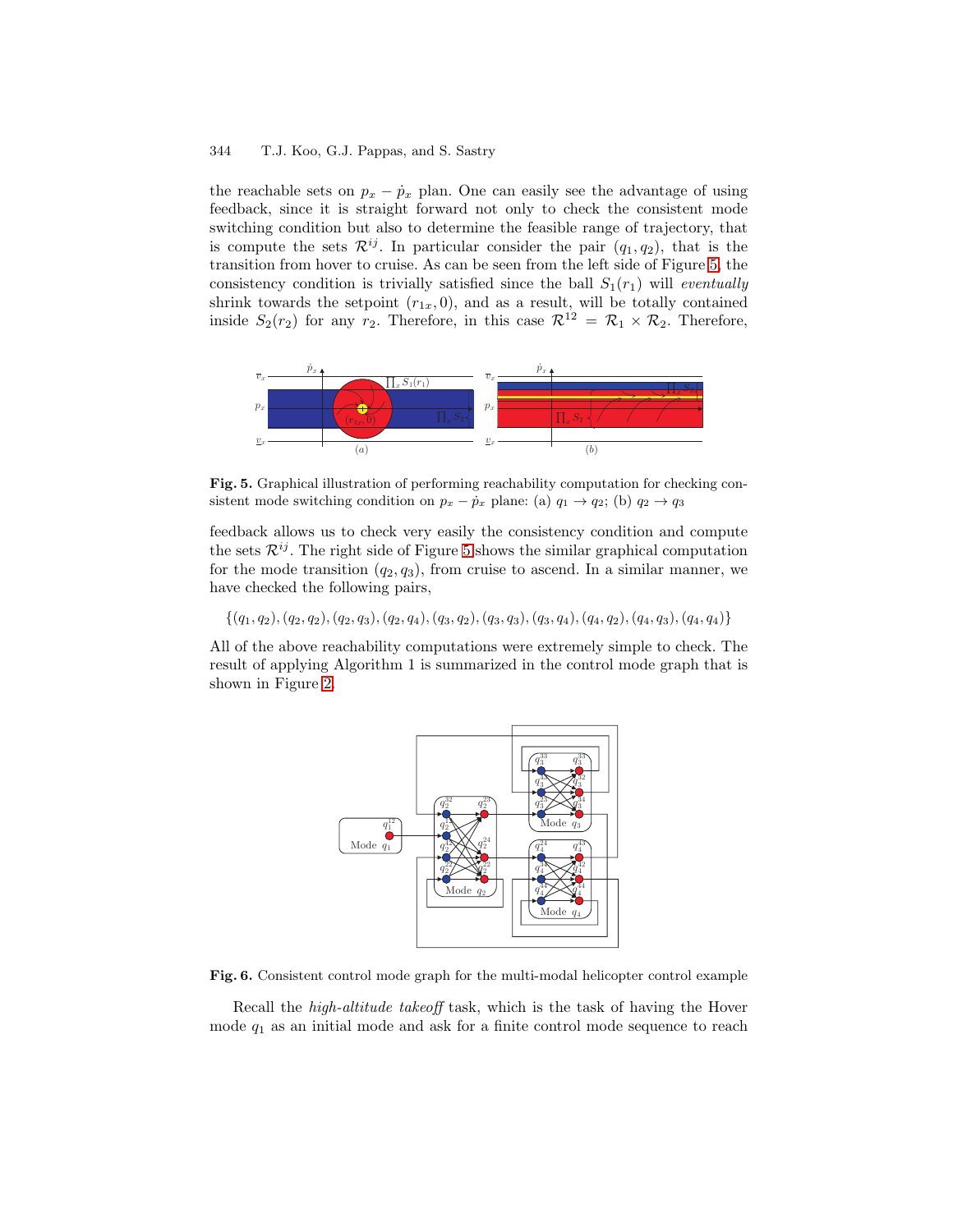the Ascend mode  $q_3$ . We can now see that from Figure [2](#page-11-0) that  $q_1$  has  $\{q_1^{12}\}$  as a submode, and  $q_3 = \{q_3^{23}, q_3^{43}, q_3^{32}, q_3^{34}\}$ , and there exit many paths which are feasible for achieving the task. However,  $q_1^{12}q_2^{12}q_3^{23}q_3^{23}$  gives a solution to the task with the minimum number of mode switches, *i.e.*,  $q_1 \rightarrow q_2 \rightarrow q_3$ . Given a cost function with respect to the continuous variables, the performance of the sequence can now be optimized with respect to the feasible trajectories. We have therefore decoupled the problem in a purely discrete graph search problem, and a collection of continuous designs within each mode.

Simulation results of the controlled system based on the selected sequence are shown in Figure 2. In the simulation, we can choose  $r_1 = [0 \ 0]^T \in \mathcal{R}_1^{12}$ ,  $r_2 = [2 \ 0]^T \in \mathcal{R}_2^{12} \cap \mathcal{R}_2^{23}$  and  $r_3 = [3 \ -1]^T \in \mathcal{R}_3^{23}$ . The initial conditions of the outer system are  $p_x(0) = -2$ ,  $\dot{p}_x(0) = -0.2$ ,  $p_z(0) = 1$ ,  $\dot{p}_z(0) = 0.5$ . The initial condition of the inner system,  $x_{in}(0) \in S_{in}$ . Mode switchings occur at  $t = 20$  for  $q_1 \rightarrow q_2$  and at  $t = 45$  for  $q_2 \rightarrow q_3$ .



**Fig. 7.** Projected trajectories of the helicopter along with the initial sets of the next control modes from different view angles are shown. Notice that immediate transition  $q_2 \rightarrow q_3$  after  $q_1 \rightarrow q_2$  is not allowed until  $x(t)$  enters the initial set  $S_3(r_3)$ .

#### **6 Conclusion**

In this paper, we have considered the mode switching problem among a collection of output tracking controllers for nonlinear systems. Our approach consists of extracting a finite graph which refines the original collections of modes, but is consistent with the physical system. Extracting a finite graph critically depends on the fact the closed loop, output tracking controllers reduce the complexity of the model to the complexity of the output trajectories.

Even though, our framework reduces the continuous complexity so that many of the computations can be done by hand, obtaining a consistent mode graph for a large scale helicopter or aircraft (a Boeing 747 has approximately 500 modes) will clearly require the development of a computational tool. Such a mode switching tool can be used off-line for synthesizing the mode switching logic every time a new mode is designed. The control mode graph can then be used on-line for efficient and dependable real-time mode switching.